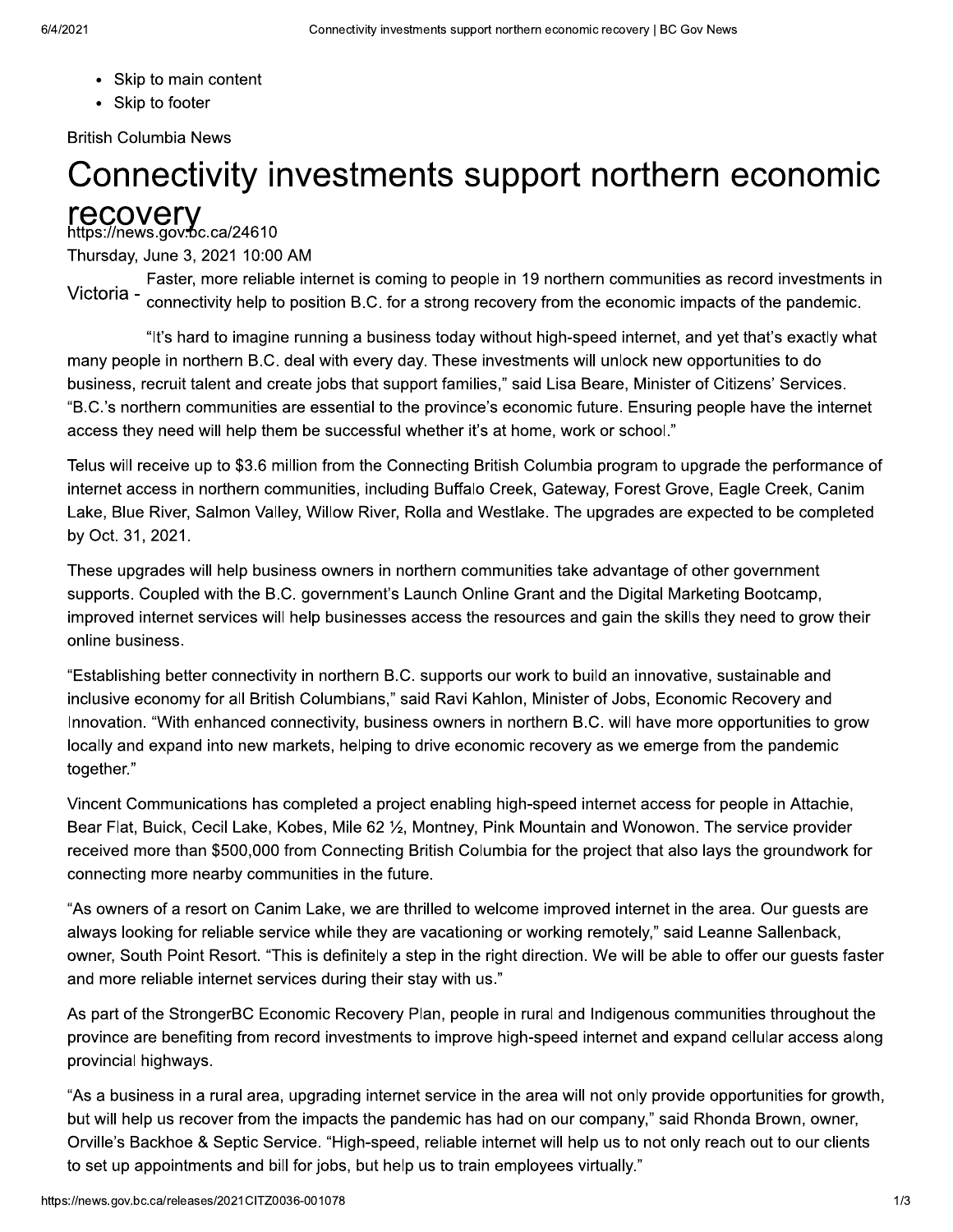In September 2020, the Province made its largest-ever contribution to the Connecting British Columbia program, with \$90 million of new funding under the StrongerBC Economic Recovery Plan.

Northern Development Initiative Trust has been the fund administrator for Connecting British Columbia since its start in 2015. Northern Development is a regionally operated economic development funding corporation for central and northern British Columbia and operates independently from government.

This announcement is part of B.C.'s \$10-billion COVID-19 response, which includes StrongerBC: BC's Economic Recovery Plan – a commitment to protect people's health and livelihoods while supporting businesses and communities.

## Quotes:

## Roly Russell, Parliamentary Secretary for Rural Development -

"We continue to hear from communities all over British Columbia about how high-speed internet access is vital for nurturing resilient rural communities both economically and socially. These investments are increasing accessibility to health care, they are helping unlock new levels of prosperity in rural and Indigenous communities and doing even more to help ensure everyone in B.C. has the opportunities they deserve as we bounce back from this pandemic."

## Joel McKay, CEO, Northern Development Initiative Trust -

"Investments in connectivity infrastructure are one of the most effective steps we can take to drive economic growth in northern British Columbia. Reliable internet access brings the world to the doorsteps of rural and Indigenous communities. The completion of these projects will instantly unlock new business opportunities and support the growth of numerous industries."

#### Tony Geheran, executive vice president and chief customer officer, Telus -

"This partnership with government will deliver upon our collective commitment to bridge digital divides and ensure more Indigenous and rural communities in British Columbia have the technology they need to fully participate in the digital economy. Our PureFibre network has supported millions of British Columbians as we adapted to new ways of living through the pandemic, enabling people to work with large files at home while other family members could simultaneously be doing virtual school, virtually connecting with health-care practitioners or staying socially connected."

# Scott Vincent, CEO, Vincent Communications -

"After opening an office in Fort St. John in 2015, it became apparent that reliable, rural high-speed internet service had been lacking in the area. A grant from the Connecting British Columbia program afforded us the opportunity to build infrastructure to help fill some of the service gaps in the Peace River Regional District. We plan to further invest in the region by continuing our expansion further north to enable high-speed access to even more communities."

# **Quick Facts:**

- Vincent Communications received up to \$509,256 from the Connecting British Columbia program toward the estimated \$1.06-million cost of its northern expansion project.
- Telus will receive up to \$1.9 million from the program toward the estimated \$3.21-million cost of upgrading services for people in Blue River, Willow River, Salmon Valley, Rolla and Westlake.
- Telus will also receive up to \$1.72 million toward the estimated \$3.07-million cost of making similar upgrades for people in Buffalo Creek, Gateway, Forest Grove, Eagle Creek and Canim Lake.

#### **Learn More:**